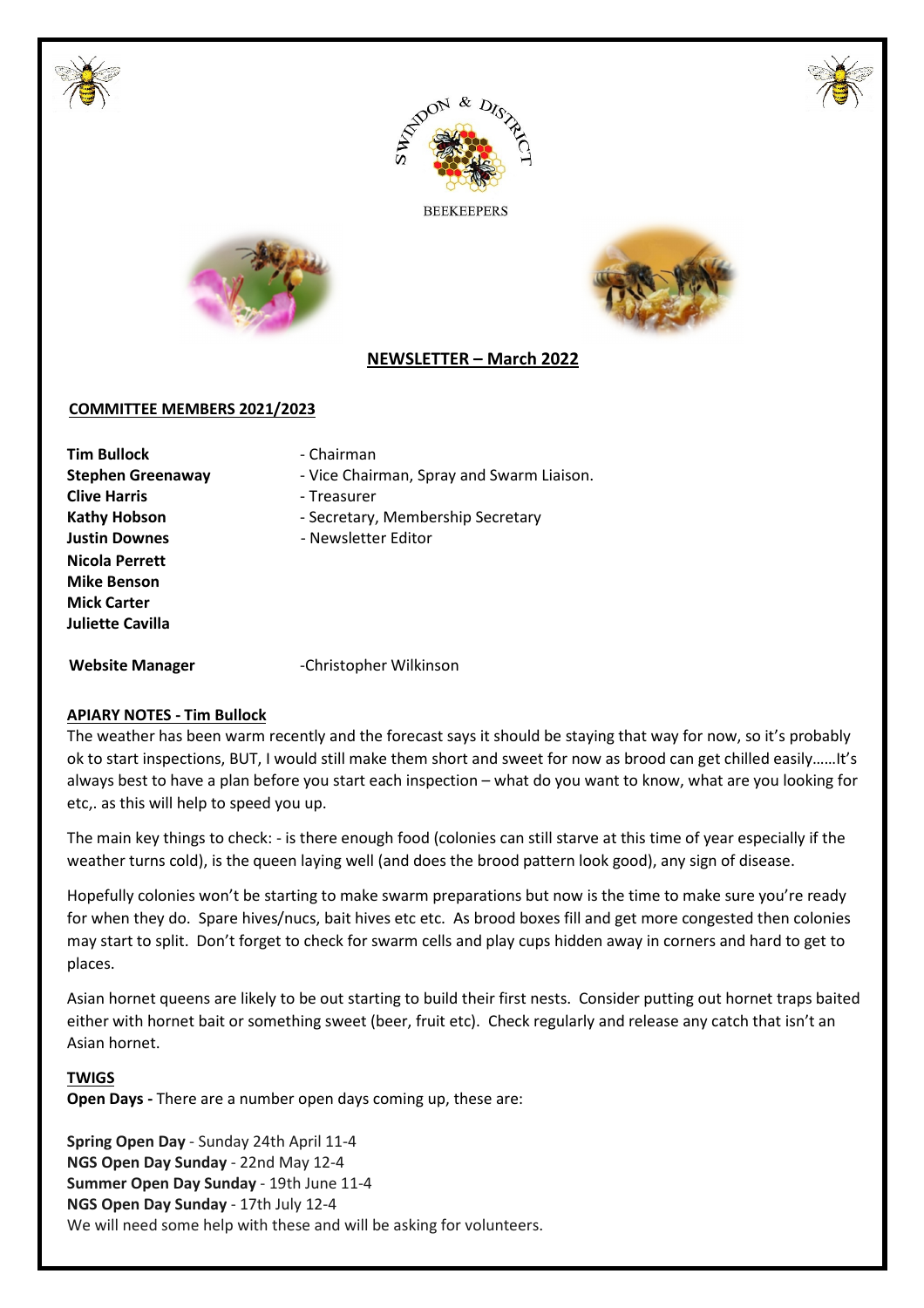#### **WORK PARTY AT OUR APIARY AT TWIGS**

The new fence is up thanks to committee members and new Club Member Kevin Holt. There are lots of other jobs to be done so a work "party" will take place on Saturday 2.4.22 at 10am. If you can help, even for an hour, can you let Kathy Hobson know asap. A reminder to anyone who has borrowed the Clubs extractor over the last couple of years that some help at the work party is the "fee"!!!!!

#### **SDBKA SGM**

As you are aware the there was a meeting on 8.3.22 to vote on whether WBKA became a charity. The majority vote was in favour of this. Part of the transfer is the requirement for two trustees to represent each branch. At the SGM held via Zoom on Thursday 17.3.22 it was a unanimous vote that Tim Bullock and Kathy Hobson be the Trustees for SDBKA.

# **TRAINING COURSES - 2022**

The dates for the courses are:

- •**Taster Days** 14.5.22, 11.6.22, 9.7.22 and 6.8.22. Kathy needs one beekeeper to help her.
- •**Starting Beekeeping** 28.5.22 and 4.6.22 three beekeepers are needed to help with this course you need to have passed the basic exam to be "eligible" Can you let Kathy know if you can help with any of the above

# **CLUB MEETINGS**

**Further dates of interest:** 

**Richard Oliver** – 31.3.22 **Avril Earl**- 28.4.22 **Skittle's evening** -26.5.22 **Honey Extraction Demonstration** – Park Farm 28.7.22 **AGM –** 27.10.22 Meetings are held on the last Thursday of each month in the Skittle Alley at the Haydon Wick Club, Blunsdon Road, Swindon SN25 1JD, start time 7.30pm. Please come along, all are welcome.

# **COUNTY**

**Bee Health Day** – 3.9.22 **WBKA Bee and Honey Day - 8.10.22** 

# **Neonicotinoids – Update on Last Month's Article by Clive Harris**

On March 1<sup>st</sup> this year, the Secretary of State (George Eustace) authorised a UK emergency exemption, allowing the use of thiamethoxam (Cruiser SB) within the UK for application to sugar beet this year.

This is in response to intense lobbying from the sugar industry (BSC) which has suffered crop losses in 2020 amounting to some 20% – 25% of the national crop, caused by the pathogen "virus yellow". This incurred financial losses to the industry of some £64 million based on the government's 2020 figures.

The areas of the UK affected are largely East and West Norfolk, Suffolk and Nottinghamshire, the major sugar beet growing areas within the UK.

It must be understood from the outset that sugar beet in itself presents no direct danger to pollinating insects since it is harvested before it is allowed to flower, otherwise the extractable sugar content is dissipated in flower and seed.

The danger, to pollinating insects, is presented by the persistence of these insecticides. Only about 10% is utilised by the crop on which it is sown. The remainder remains active within the soil until either absorbed by subsequent crops, which may be of a flowering variety, or until washed out by rainfall and into the water courses presenting known hazards to aquatic life.

Rainfall also causes sideways migration into any "set-aside" land, and such hedgerows that still exist, and also into roadside verges, all of which support wildflowers.

- Several caveats have been set by the government to arguably mitigate such hazards in that: -
- Only non-flowering crops are to be planted within 32 months of the sugar beet crop.
- •No further use of Cruiser SB seed treatments are permitted on the same field within 46 months
- Industry-recommended herbicide programmes are to be enforced to minimise flowering weeds to reduce the risk of indirect exposure of pollinators.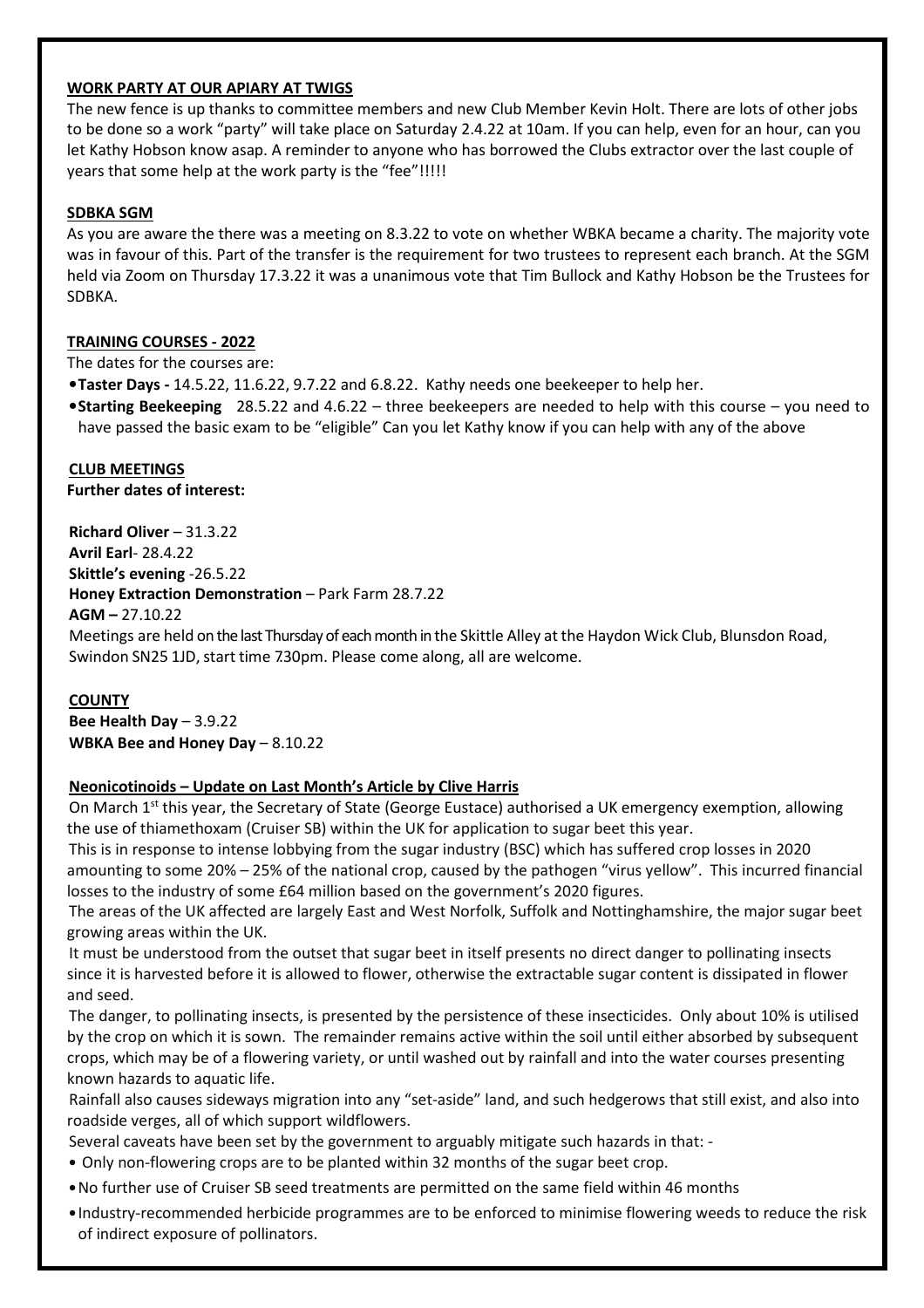- •Application rate of Cruiser SB is to be reduced from 100 ml per 100,000 seeds to 75 ml per 100,000 seeds (this reduces the application rate of Cruiser SB from 60g per 100,000 seeds to 45g per 100,000 seeds). This is said to be less than 6% of the original dosage applied generally, before the moratorium.
- •Currently this policy only applies to sugar beet none of which is grown within this area to the best of my belief. Consideration is however, being given to the use of this insecticide on oil seed rape if "flea beetle" rises above a, so far, undisclosed threshold. This potentially, would impact upon us.

# **ASIAN HORNET TEAM**

# **The Role of BBKA Associations and Beekeepers concerning Asian Hornets**

The BBKA are asking every Association to select teams of 15 members to work with a co-ordinator to help identify the hornets. This team will assist with local requests for help in identifying Asian Hornets.

It is vital that all Beekeepers can identify Asian Hornets.

Each branch or group can establish their own team so that individuals will not be asked to travel vast distances. They should establish a good communication network between each other, so that the nearest team member can answer a call about a potential siting and call for back up if necessary.

# **What Does the Team do?**

Form a communication network of people confident in identifying what could be an Asian Hornet.

- •Know how to report a suspected hornet
- •Distribute identifying literature and inform individuals, businesses, markets gardeners etc in their area about Asian Hornets and how to report them
- •Know how to set up open bait stations and advise the public about monitoring them (from a distance) if they are in suitable places such as a garden.
- •Provide contact numbers so that hornets can be reported
- •Establish monitoring traps in their area or when directed by bee inspectors

**To qualify for insurance, you must undertake this exercise**  https://forms.gle/nfsUFL3fWmrDwq7XA

# **BBKA SPRING CONVENTION**

With just over two weeks to the BBKA Spring Convention at Harper Adams University, TF10 8NB, a reminder that Advance ticket sales (£10 - £30) close in ONE week, on 29<sup>th</sup> March. Thereafter, Full Convention tickets (£15 - £35, card payments only) will be available 'On-the-Day'. Free entry for under-18s.

The Convention is again on-track to be the sociable event many of us have enjoyed before. Three days immersion in 'all things' honeybees, with the opportunity to meet and mingle with old friends and make friends we don't yet know. All in Harper Adams' spacious campus, with plenty of parking, in the Shropshire countryside. Plus, there is Harper Adams' legendary (and reasonably priced) catering to look forward to!

Though workshop bookings have been brisk, there is no need to pre-book the 25-plus lectures over the three days of the event. With a three-day or single-day Wristband Ticket (not Trade Show only) there is no further charge for lectures. These cannot be booked - just be at the lecture theatre in good time. The lecture programme starts at 10.00 each day. Although several workshops are now fully pre-booked, some extra ones have been opened. Any places remaining after 29<sup>th</sup> March can be booked at the Convention from Friday 8th.

Saturday  $9^{th}$  April 08.30 – 16.30 – Convention Trade Show - One Day Only.

THE major Trade Show of the year. Meet the traders; inspect the kit; handle the hive tool; try on that new bee-suit; trade-in beeswax; collect pre-orders and so much more. Tickets available only on-the-day, just £6. Card payments only please.

For full details, see: https://www.bbka.org.uk/spring-convention-2022-updates **PLEASE DO NOT CONTACT KATHY REGARDING THIS EVENT**

# **NEWSLETTER ARTICLES**

If you feel you would like share anything of note or which may be of benefit to other members, then please let me know.